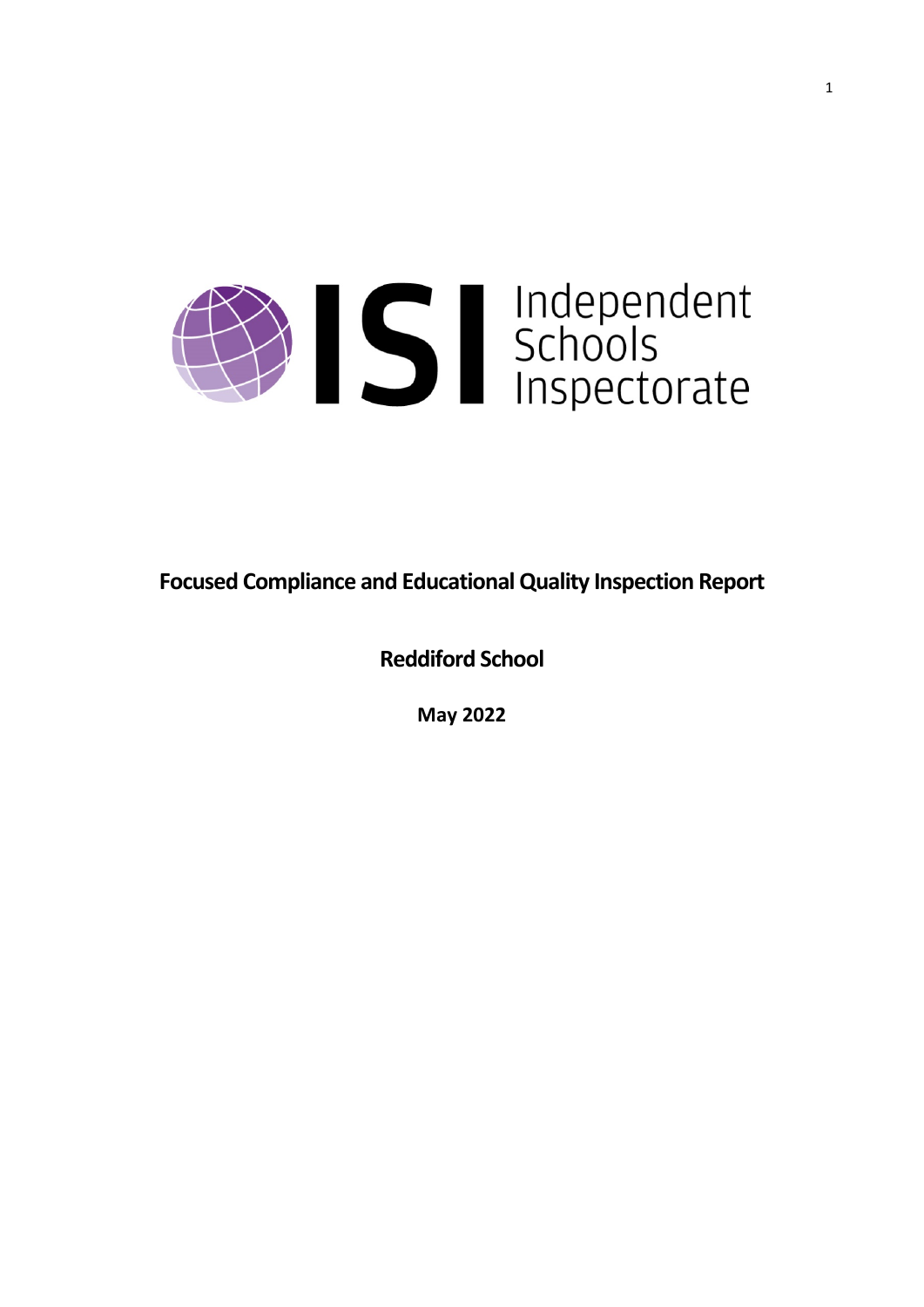## **Contents**

| <b>Contents</b> |                                                                      |                |
|-----------------|----------------------------------------------------------------------|----------------|
|                 | <b>School's Details</b>                                              | 3              |
|                 | About the school                                                     | 4              |
|                 | What the school seeks to do                                          | 4              |
|                 | About the pupils                                                     | 4              |
| 2.              | <b>Regulatory Compliance Inspection</b>                              | 5              |
|                 | Preface                                                              | 5              |
|                 | <b>Key findings</b>                                                  | 6              |
|                 | PART 1 - Quality of education provided                               | 6              |
|                 | PART 2 - Spiritual, moral, social and cultural development of pupils | 6              |
|                 | PART 3 - Welfare, health and safety of pupils                        | 6              |
|                 | PART 4 – Suitability of staff, supply staff, and proprietors         | 6              |
|                 | PART 5 - Premises of and accommodation at schools                    | 6              |
|                 | <b>PART 6 - Provision of information</b>                             | $\overline{7}$ |
|                 | PART 7 - Manner in which complaints are handled                      | 7              |
|                 | PART 8 - Quality of leadership in and management of schools          | 7              |
| З.              | <b>Educational Quality Inspection</b>                                | 8              |
|                 | <b>Preface</b>                                                       | 8              |
|                 | <b>Key findings</b>                                                  | 8              |
|                 | <b>Recommendations</b>                                               | 8              |
|                 | The quality of the pupils' academic and other achievements           | 9              |
|                 | The quality of the pupils' personal development                      | 11             |
| 4.              | <b>Inspection Evidence</b>                                           | 14             |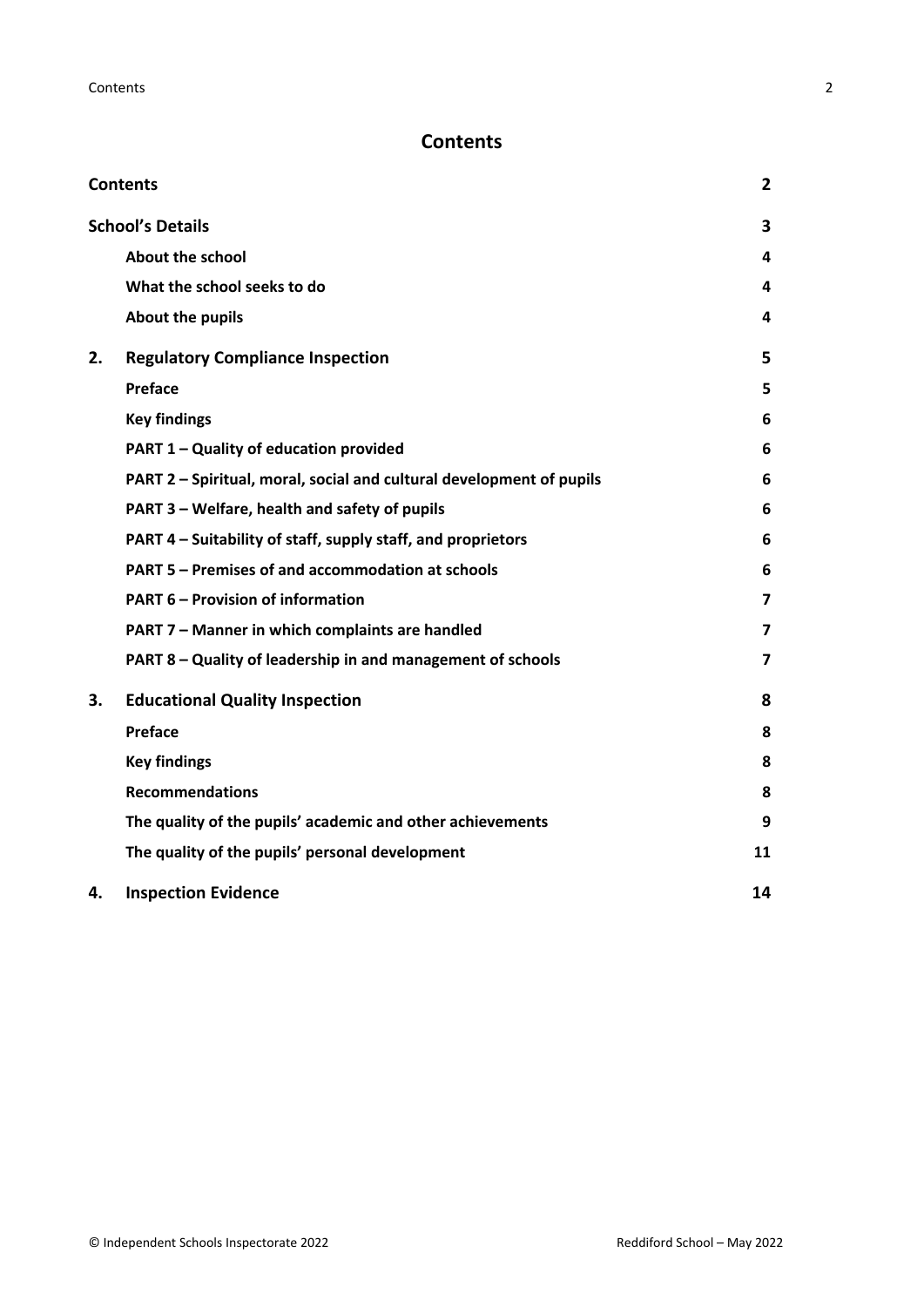| <b>School</b>                    | <b>Reddiford School</b>                                                    |     |          |    |
|----------------------------------|----------------------------------------------------------------------------|-----|----------|----|
| <b>DfE</b> number                | 310/6063                                                                   |     |          |    |
| <b>Registered charity number</b> | 312641                                                                     |     |          |    |
| <b>Address</b>                   | <b>Reddiford School</b><br>38 Cecil Park<br>Pinner<br>Middlesex<br>HA5 5HH |     |          |    |
| <b>Telephone number</b>          | 0208 866 0660                                                              |     |          |    |
| <b>Email address</b>             | office@reddiford.org.co.uk                                                 |     |          |    |
| Head                             | Mrs Jean Batt                                                              |     |          |    |
| <b>Chair of governors</b>        | Mr Graham Jukes                                                            |     |          |    |
| Age range                        | 3 to 11                                                                    |     |          |    |
| Number of pupils on roll         | 287                                                                        |     |          |    |
|                                  | <b>EYFS</b>                                                                | 69  | Pre-prep | 74 |
|                                  | Prep                                                                       | 144 |          |    |
| <b>Inspection dates</b>          | 17 to 20 May 2022                                                          |     |          |    |

# **School's Details**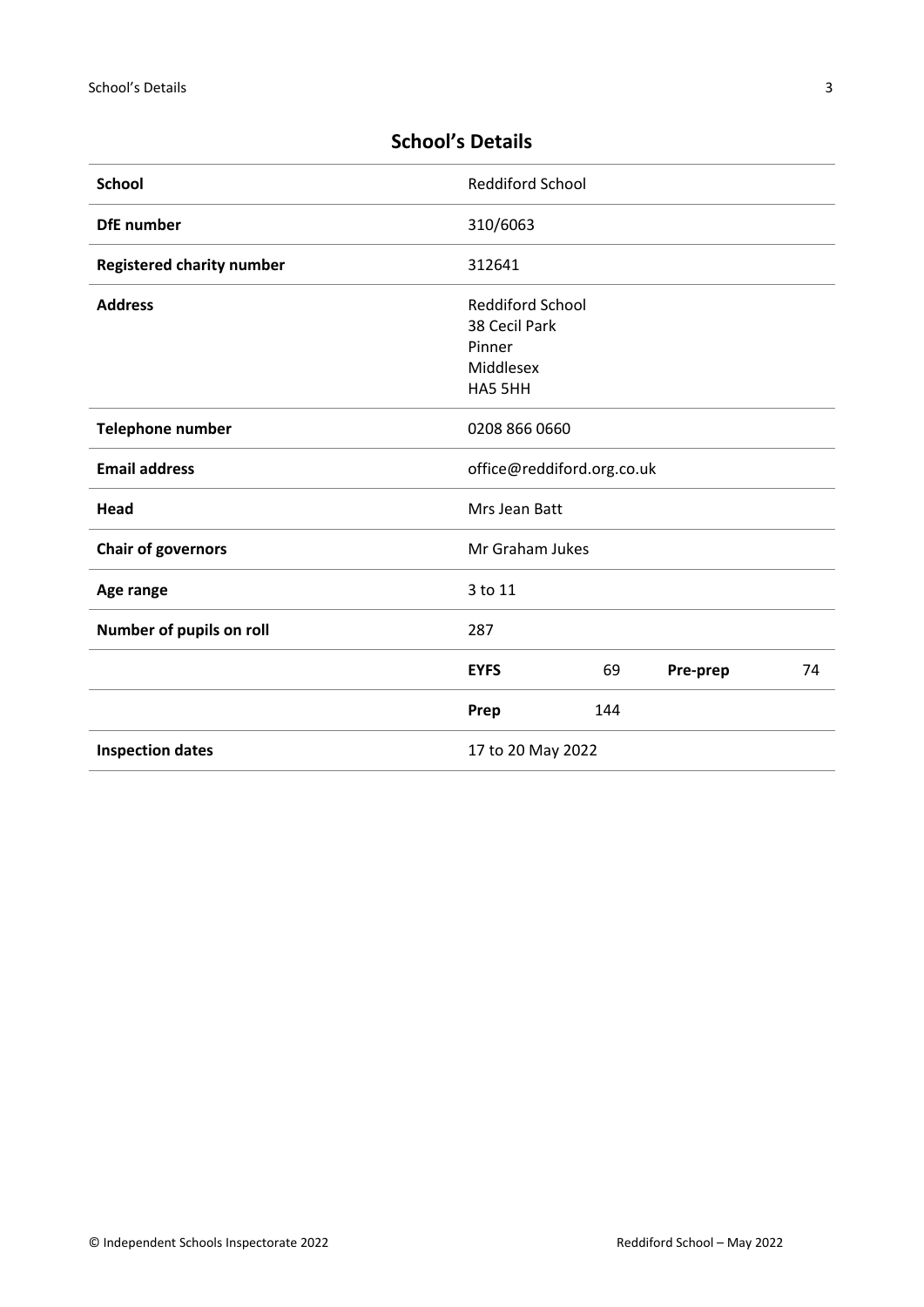## **Background Information**

#### **About the school**

- 1.1 Reddiford School is an independent co-educational day school situated in Pinner, Middlesex. It was founded by the White family on its present site in 1913 to provide a Christian education. In 1973 the school became a charitable trust, administered by a board of governors.
- 1.2 The school is divided into three departments which are housed in separate buildings: the Early Years Foundation Stage (EYFS), for children aged 3 to 5; the pre-prep department, for pupils aged 5 to 7; and the prep department, for pupils aged 7 to 11.
- 1.3 Since the previous inspection the school has opened a new multi-purpose building and developed facilities for information and communication technology (ICT).

#### **What the school seeks to do**

1.4 The school aims to develop the whole child, not just by securing academic foundations but also by developing the varied qualities needed in a demanding modern society. The school seeks to achieve these aims by providing a broad and balanced curriculum.

#### **About the pupils**

1.5 Pupils come from many different ethnic backgrounds that reflect the cultural diversity of the local area. Nationally standardised test data provided by the school indicate that the ability of the pupils is above average. The school has identified seven pupils as having special needs and/or disabilities (SEND), which include dyslexia and dyscalculia, all of whom receive additional specialist help. No pupil at the school has an education, health and care (EHC) plan or English as an additional language (EAL). Data used by the school have identified 39 pupils as being the most able in the school's population, and the curriculum is modified for them, and also for 21 other pupils because of their special talents in art, drama, music and sport.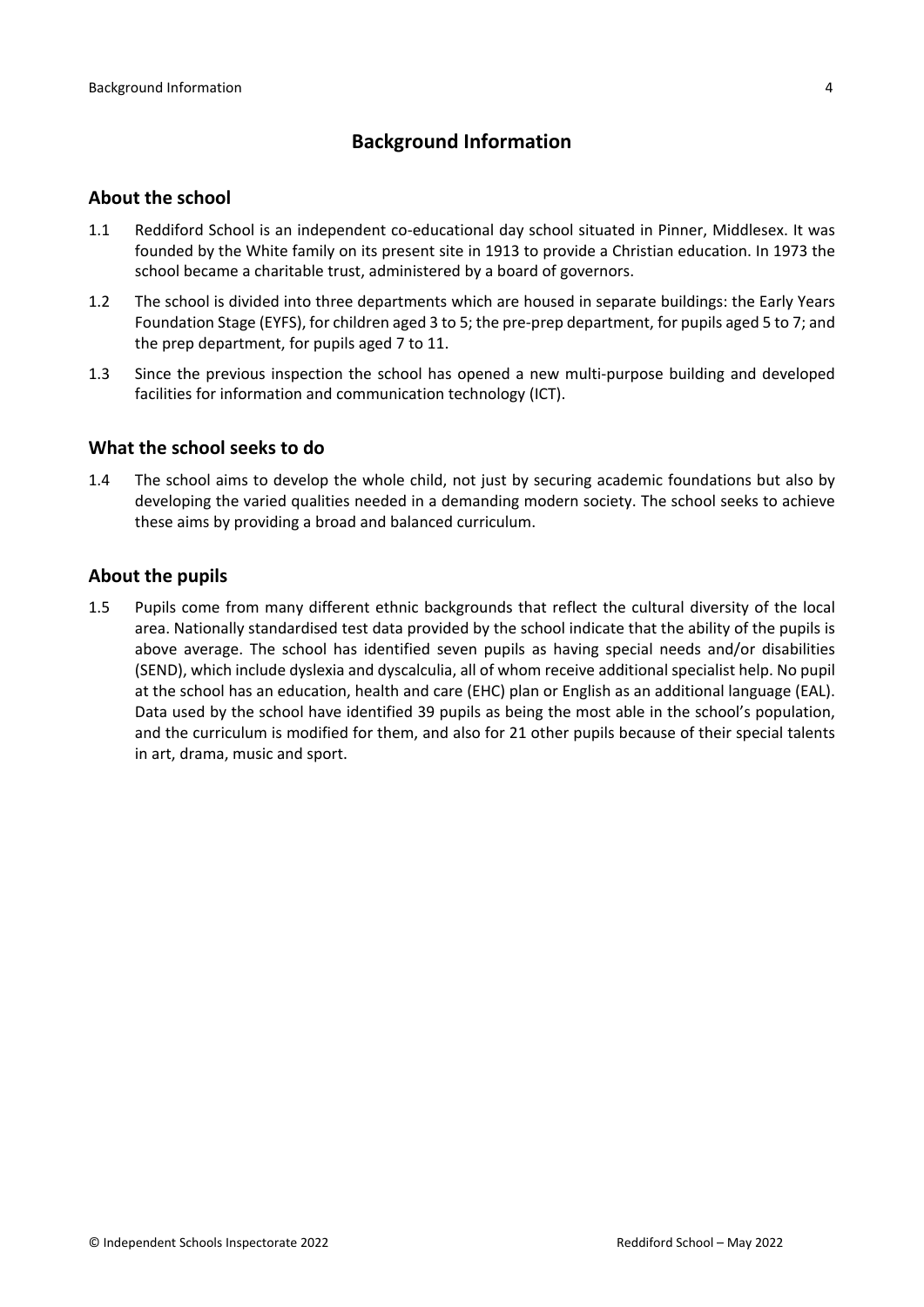## **2. Regulatory Compliance Inspection**

### **Preface**

The Independent Schools Inspectorate (ISI) is approved by the Secretary of State to inspect schools which are, or whose heads are, in membership of the associations which form the Independent Schools Council (ISC) and report on the extent to which they meet the Independent School Standards ('the standards') in the Schedule to the Education (Independent School Standards) Regulations 2014. Inspections of schools with early years settings not requiring registration also report whether the school complies with key provisions of the Early Years Foundation Stage statutory framework, and for registered settings the full range of the Early Years Foundation Stage provisions is considered. Additionally, inspections report on the school's accessibility plan under Schedule 10 of the Equality Act 2010 and the ban on corporal punishment under section 548 of the Education Act 1996. Inspections also comment on the progress made to meet any compliance action points set out in the school's most recent statutory inspection.

ISI inspections are also carried out under the arrangements of the ISC Associations for the maintenance and improvement of the quality of their membership.

**This is a FOCUSED COMPLIANCE INSPECTION which was combined with an inspection of EDUCATIONAL QUALITY. The FOCUSED COMPLIANCE inspection reports only on the school's compliance with the standards.** The standards represent minimum requirements and judgements are given either as **met** or as **not met**. All schools are required to meet all the standards applicable to them. Where the minimum requirements are not met, this is clearly indicated in the relevant section of the report and the school is required to take the actions specified. In this focused compliance inspection, key standards have been inspected in detail. These are the standards on safeguarding; measures to guard against bullying; arrangements for pupils' health and safety; arrangements to check the suitability of staff; the provision of information; the handling of parents' complaints; and other related aspects of leadership and management. The remaining standards and requirements are deemed to continue to be met unless evidence to the contrary has been found.

Inspections do not include matters that are outside of the regulatory framework described above, such as: an exhaustive health and safety audit; compliance with data protection requirements; an in-depth examination of the structural condition of the school, its services or other physical features; contractual arrangements with parents; an investigation of the financial viability of the school or its accounting procedures.

Inspectors may be aware of individual safeguarding concerns, allegations and complaints as part of the inspection process. Such matters will not usually be referred to specifically in published reports in this document but will have been considered by the team in reaching its judgements.

Links to the standards and requirements can be found here: The Education [\(Independent](http://www.legislation.gov.uk/uksi/2014/3283/contents/made) School Standards) [Regulations](http://www.legislation.gov.uk/uksi/2014/3283/contents/made) 2014, Early Years Foundation Stage Statutory [Framework.](https://www.gov.uk/government/publications/early-years-foundation-stage-framework--2)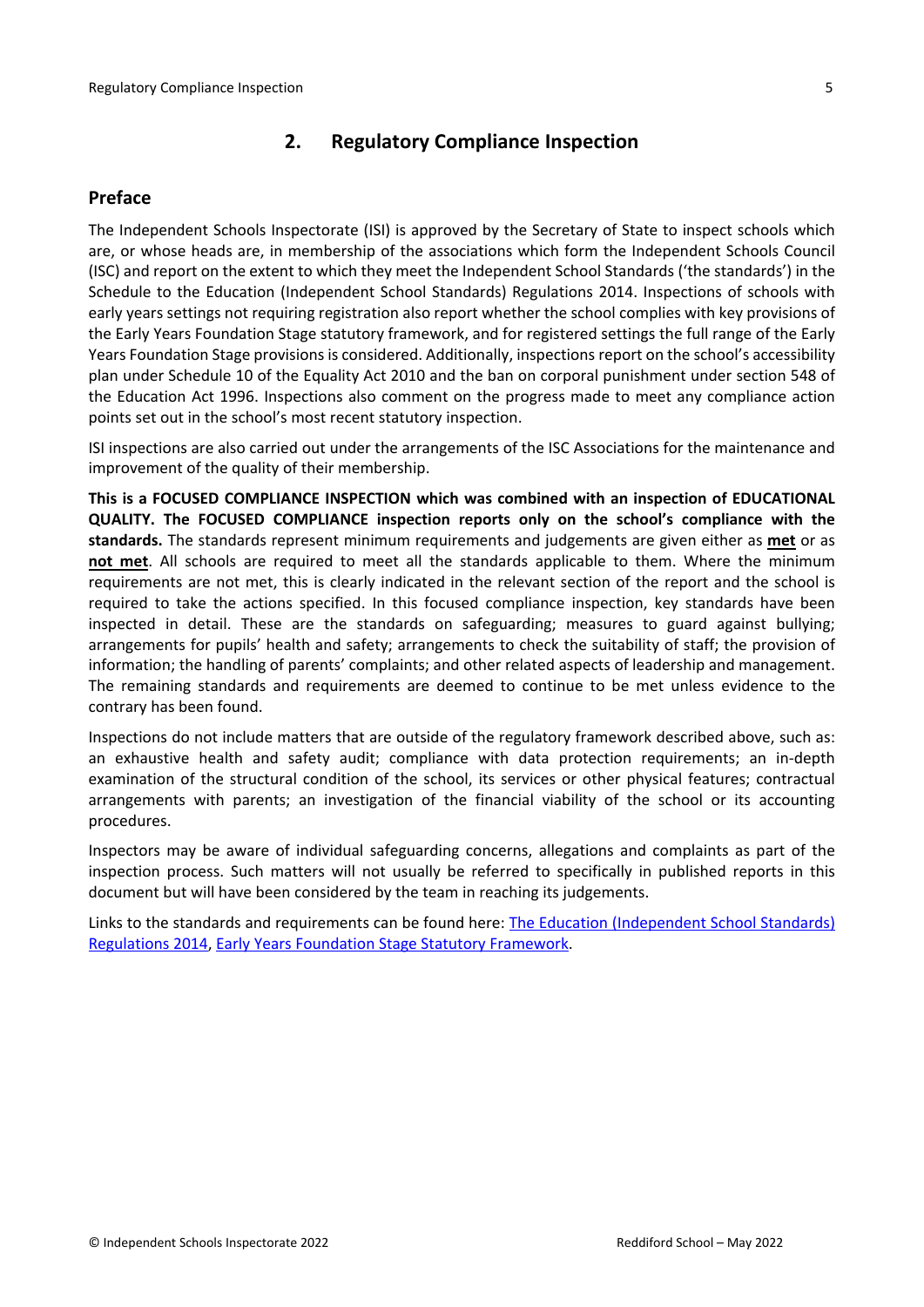### **Key findings**

**2.1 The school meets the standards in the schedule to the Education (Independent School Standards) Regulations 2014, and relevant requirements of the statutory framework for the Early Years Foundation Stage, and associated requirements and no further action is required as a result of this inspection.**

### **PART 1 – Quality of education provided**

- 2.2 The school's own framework for assessment confirms that teaching enables pupils to make good progress in the context of Part 1 paragraph 3(a).
- 2.3 The curriculum is documented, supported by appropriate plans and schemes of work for the pupils and covers the required breadth of material. The teaching enables pupils to make good progress, encompasses effective behaviour management and is supported by suitable resources. A suitable framework for the assessment of pupils' performance is in place.
- 2.4 Pupils receive relationships education. The school has consulted parents and published a written statement of its policy which has regard to the relevant statutory guidance.
- **2.5 The standards relating to the quality of education [paragraphs 1–4] are met.**

### **PART 2 – Spiritual, moral, social and cultural development of pupils**

- 2.6 Principles and values are actively promoted which facilitate the personal development of pupils as responsible, tolerant, law-abiding citizens.
- **2.7 The standard relating to spiritual, moral, social and cultural development [paragraph 5] is met.**

#### **PART 3 – Welfare, health and safety of pupils**

- 2.8 Arrangements are made to safeguard and promote the welfare of pupils by means that pay due regard to current statutory guidance; good behaviour is promoted; bullying is prevented so far as reasonably practicable; health and safety requirements are met, including those relating to fire safety; provision is made for first aid. Pupils are properly supervised; admission and attendance registers are maintained, as required, and there is a strategic approach to risk assessment. A disability access plan is in place.
- **2.9 The standardsrelating to welfare, health and safety [paragraphs 6–16], the requirement of Schedule 10 of the Equality Act 2010, and the ban on corporal punishment undersection 548 of the Education Act 1996 are met.**

#### **PART 4 – Suitability of staff, supply staff, and proprietors**

- 2.10 The school makes appropriate checks to ensure the suitability of staff, supply staff and proprietors, and a register is kept as required.
- **2.11 The standards relating to the suitability of those in contact with pupils at the school [paragraphs 17–21] are met.**

#### **PART 5 – Premises of and accommodation at schools**

2.12 Suitable toilet and changing facilities, and showering facilities where required by the standard, and appropriate accommodation for pupils' medical and therapy needs are provided. The premises are maintained to a standard commensurate with health and safety; acoustics and lighting are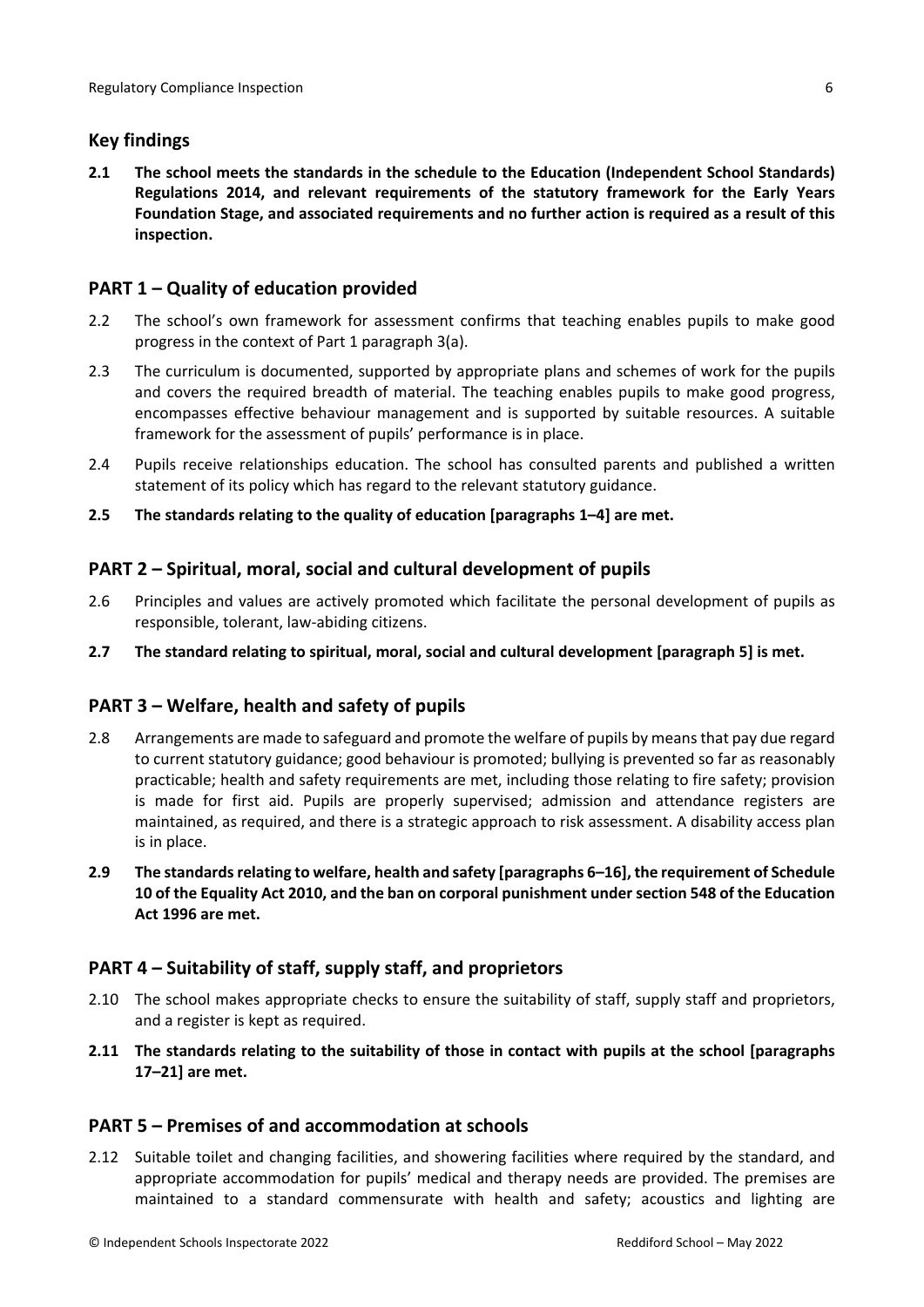appropriate; water provision is adequate. Suitable outdoor space is provided for physical education and outdoor play.

**2.13 The standards relating to the premises and accommodation [paragraphs 22–31] are met.**

#### **PART 6 – Provision of information**

- 2.14 A range of information is published, provided or made available to parents, inspectors and the Department for Education. This includes details about the proprietor, the ethos of the school and the curriculum, and of the school's arrangementsfor admission, behaviour and exclusions, bullying, health and safety, first aid, details of the complaints procedure, and the number of complaints registered under the formal procedure during the preceding school year, and the provision for any with education, health and care plans or English as an additional language. It also includes particulars of the school's academic performance during the preceding school year, inspection reports and (for parents only) a report at least annually of their own child's progress. The safeguarding policy is posted on the school's website.
- **2.15 The standard relating to the provision of information [paragraph 32] is met.**

#### **PART 7 – Manner in which complaints are handled**

- 2.16 Parental complaints, if any, are handled effectively through a three-stage process, (informal, formal and a hearing before a panel of three, one of whom isindependent of the school). Each stage has clear time scales, and at the third stage the panel can make findings and recommendations which are communicated to the complainant. Records are kept appropriately, including of any action taken, whether or not a complaint is successful.
- **2.17 The standard relating to the handling of complaints [paragraph 33] is met.**

#### **PART 8 – Quality of leadership in and management of schools**

- 2.18 The proprietor ensures that the leadership and management demonstrate good skills and knowledge, and fulfil their responsibilities effectively, so that the other standards are consistently met, and they actively promote the well-being of the pupils.
- **2.19 The standard relating to leadership and management of the school [paragraph 34] is met.**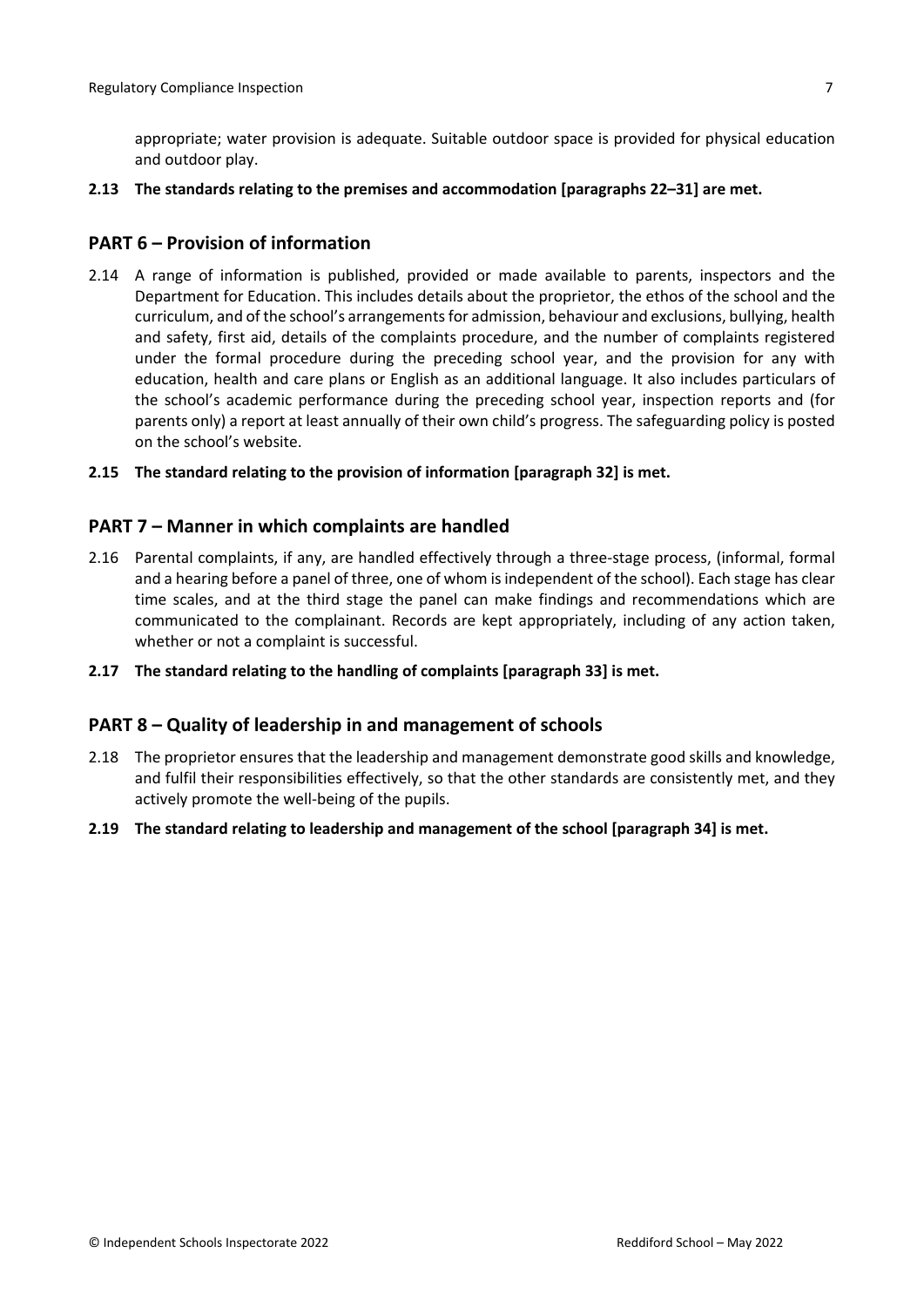## **3. Educational Quality Inspection**

#### **Preface**

**The EDUCATIONAL QUALITY inspection reports on the quality of the school's work**. It focuses on the two key outcomes:

- The achievement of the pupils, including their academic development, and
- The personal development of the pupils.

#### **The headline judgements apply one of the ISI descriptors 'excellent', 'good', 'sound' or 'unsatisfactory'.**

#### **Key findings**

- 3.1 The quality of the pupils' academic and other achievements is excellent.
	- Pupils of all ages and abilities achieve high levels of attainment due to the high expectations the school has of them.
	- Pupils are highly articulate and can express themselves confidently in a mature, reasoned manner.
	- Pupils' excellent writing skills enable high standards to be achieved across academic subjects.
	- Pupils acquire considerable knowledge across the curriculum through updated programmes of study that reflect relevant, engaging content.
- 3.2 The quality of the pupils' personal development is excellent.
	- The behaviour of pupils of all ages is exemplary and reflects the high standards expected by the school.
	- Pupils consistently follow the school's values as stated in the Reddiford Way, which are firmly embedded in the school's caring ethos.
	- Pupils show great respect for each other within the diversity of the school community and show complete acceptance of those of cultures and faiths different to their own.
	- Pupils are happy, feel secure and appreciate the systems in place to help support their personal development.

#### **Recommendation**

- 3.3 The school should make the following improvement.
	- Further enhance pupils' already strong contribution to the local and wider community.

#### **The quality of the pupils' academic and other achievements**

- 3.4 The quality of the pupils' academic and other achievements is excellent.
- 3.5 The attainment of pupils of all ages and abilities, including those with special educational needs and disabilities (SEND) and those who are more able, is excellent. Sensitive teaching in the Early Years Foundation Stage (EYFS) ensures that individual needs are catered for and enables all children to make good progress. Almost all children achieve a good level of education by the time they finish Reception. Pupils' achievements in examinations are excellent due to the structured implementation of the curriculum, the effective implementation of the pupil assessment framework and the positive attitude of the teachers. Most parents who responded to the pre-inspection questionnaire agreed that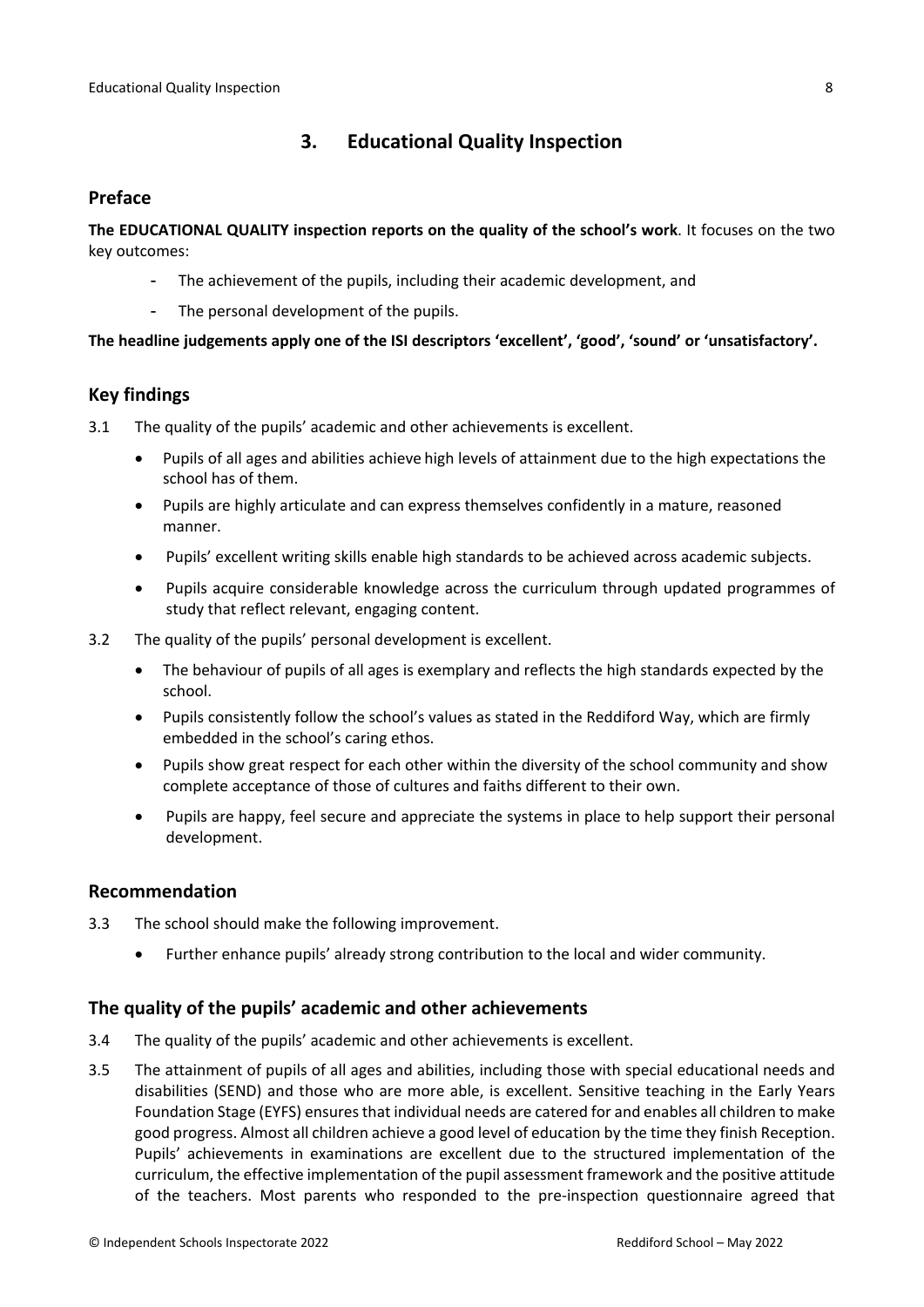teaching enables their child to make progress which was clearly seen in pupils' work. The school's internal assessment data demonstrate that pupils of all abilities make significant progress over time. Pupils achieve excellent results in entry examinations to senior schools with rigorous admission requirements. Most successfully gain places at their school of choice and some pupils are awarded scholarships. Senior leaders ensure that pupils do not feel overly pressured by regular assessments, which they feel well prepared for and take in their stride.

- 3.6 Pupils of all ages and abilities have extremely positive attitudes to learning. They are keenly aware that their learning improves through hard work and perseverance. They feel good about their work even when mistakes are made because of the constructive marking and helpful personal feedback. Children in the EYFS effectively use 'Woodland Explorers' as motivators, a series of animals who have positive learning characteristics, who encourage children to persevere. Older pupils thrive on the high level of challenge given in their work and they can clearly articulate why failure is a springboard to growth in their learning. Where lessons allow pupils to interact, discuss and explore, they participate fully and take great pride in their learning. Lively delivery, fast pace and the posing of thoughtprovoking, challenging questions make pupils keen to participate and extend their knowledge further. Self-assessment built into planning enables pupils to reflect on their work, thus meeting the recommendation from the previous inspection. Through positive peer assessment, as seen in Year 6 poetry presentations, pupils are able to modify, refine and improve their work. Very occasionally, less enthusiastic attitudes to learning exist where pupils are not encouraged to interact or expand on their views.
- 3.7 EYFS children engage wholeheartedly in learning activities and happily work together in pairs and small groups as highly professional staff include children's interests in planning. Older pupils thrive as they increase their knowledge, understanding and skills across a broad, well-balanced and relevant curriculum, thus meeting the school's aims. They develop enquiring minds through a range of openended activitiesin science, history and geography. Younger pupils could identify natural and manmade features at the seaside and older pupils could explain the similarities and differences in the life cycle of different creatures. Pupils of all ages and abilities make significant progressin literacy and numeracy in response to high expectations from teachers. They achieve well in creative subjects due to lively teaching that captures their imagination. Young pupils creatively used movement and mime to retell the story of the *Emperor's New Clothes*. In art, pupils successfully crafted pictures in the style of artists including Monet and Kandinsky. The varied programme of trips and visits, including a residential sports week for the oldest pupils, greatly enhances pupils' knowledge and understanding of the world.
- 3.8 Pupils of all ages develop extremely strong study skills that support learning across the curriculum. Children in Reception apply problem-solving and thinking skills to practical situations. This was seen when they explained why they had selected the most appropriate materials for their junk models of moon buggies, and which dinosaur stamps to use when making a patterned sequence. Excellent hypothesising in science was observed as pupils spontaneously debated what came first, the chicken or the egg*.* They used mature levels of logical reasoning drawing on considerable prior knowledge. Pupils develop higher-order thinking skills through stimulating, collaborative tasks. They are able to hypothesise, draw inference and consider their emotional response. For example, when studying the Second World War, Year 6 pupils looked at empirical evidence and historical commentary in order to grapple with challenging questions such as 'why', 'what if' and 'how does it make you feel'. They were able to debate whether Dunkirk was a triumph or a disaster, and realised the power of propaganda to distort the truth. The most able pupils are strongly challenged through scholarship group activities, developing excellent study skills as a result. Booster groups successfully enable lower attainers to improve their analytical skills.
- 3.9 Pupils across the school demonstrate outstanding communication skills. They listen conscientiously, speak confidently and are able to express considered thoughts and opinions when asked. Younger pupils can articulate their feelings well, as seen when they explained what it meant to have 'empathy' in a well-being lesson. Older pupils listened attentively to their peers in order to provide constructive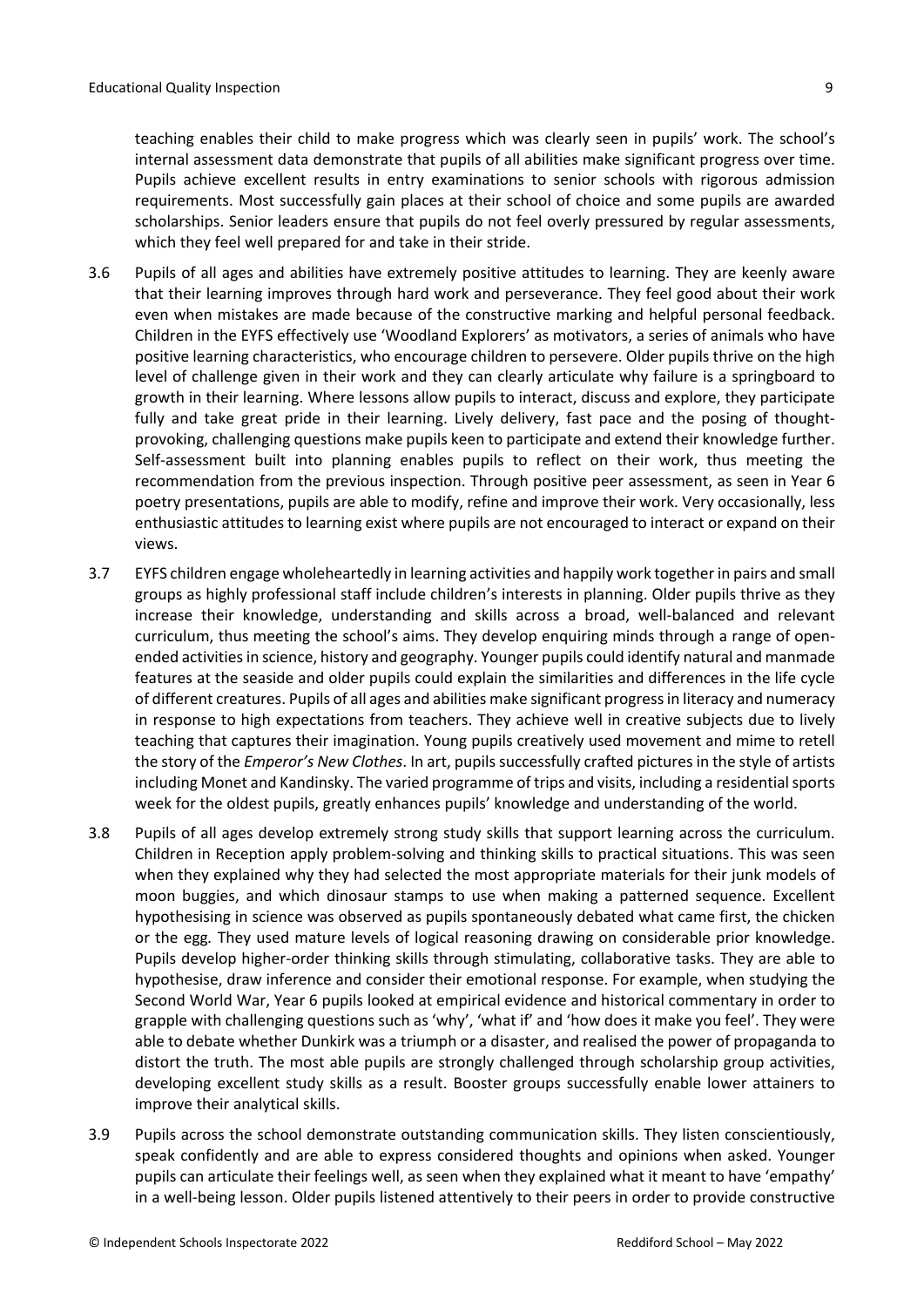feedback on their poem recitals. In some lessons, however, enthusiasm and communication skills are dampened by a classroom environment where free communication is discouraged in favour of silence or minimal use of talk partners. EYFS children hold their pencil correctly, form letters well and use their knowledge of sounds to make plausible attempts at spelling. Younger pupils write fluently with a joined-up script, and used mature vocabulary such as 'camouflage' and 'herbivore' to describe animals. Older pupils talk enthusiastically about their current reading books. They write successfully for a number of audiences in different genres using mature vocabulary and ably conveying emotion and expressing their feelings. This was seen in the poignant letters written from the point of view of an evacuated child to a parent. Pupils effectively use literary devices such as alliteration, metaphor and spoonerism to create effect, and can explain the differences in structure of a haiku, limerick and acrostic poems.

- 3.10 Pupils' mathematical skills develop rapidly for their age. Clear learning objectives and tasks matched to ability planned by skilled teachers ensure that they acquire a high standard of numerical competence. Pupils know how well they are progressing through constant reference to the learning intention, constructive marking and regular assessment. EYFS children accurately perform calculations with numbers to 20, name simple shapes and understand the concept of repeating and growing patterns. Younger pupils are competent in working with numbers up to 100, can add simple fractions and correctly read weighing scales in 10-gram divisions. Older pupils understand the concepts of negative numbers, proportion and ratio, and correctly apply formulae for calculating the area of irregular shapes. They confidently use alternative methods for computation, as seen when Year 6 compared enthusiastically the Napier's Bones, Russian Peasant and Ancient Egyptian methods of multiplication. They articulately explained the difference between the Archimedes and Fibonacci spirals. Pupils of all ages effectively apply their mathematical knowledge and skills to other areas of learning across the curriculum, such as reading temperature scales and using grid references when creating treasure maps in geography, and measuring plant growth in science.
- 3.11 Pupils of all ages and abilities develop excellent skills in information and communication technology (ICT), which they usefully employ across the curriculum, benefiting from high-quality facilities provided by governors. EYFS children used tablets confidently to record their puppet shows to share with their peers. They responded enthusiastically and accurately to a number doubling activity on the interactive white board. Pupils use tablets proficiently to research information to support learning across the curriculum, such as about seaside resorts, capital cities and Greek gods. They effectively use a variety of specialist software to extend learning, such as to create simple musical compositions and to test pupils' knowledge and attainment in French. Older pupils skilfully manipulate the content in spreadsheets they have constructed, and confidently use presentation software to create presentations, for example, comparing two composers. Pupils progress rapidly through the planned opportunities for using and applying ICT.
- 3.12 Encouraged by strong senior leaders and dedicated staff, pupils achieve a high level of success in a range of national and regional competitions for mathematics, science, creative writing and art. All pupils participate enthusiastically in the wide range of sporting activities provided, and show great pride when representing the school in competitive matches for major team sports and swimming. A large number of pupils learn instruments, play in ensembles and sing in the choir. They grow in confidence through regular participation in school plays, concerts and performances in assembly. Senior management ensure that all pupils are proud to represent their house in school competitions, such as in art, photography and poetry, and successes are warmly celebrated by the whole school community.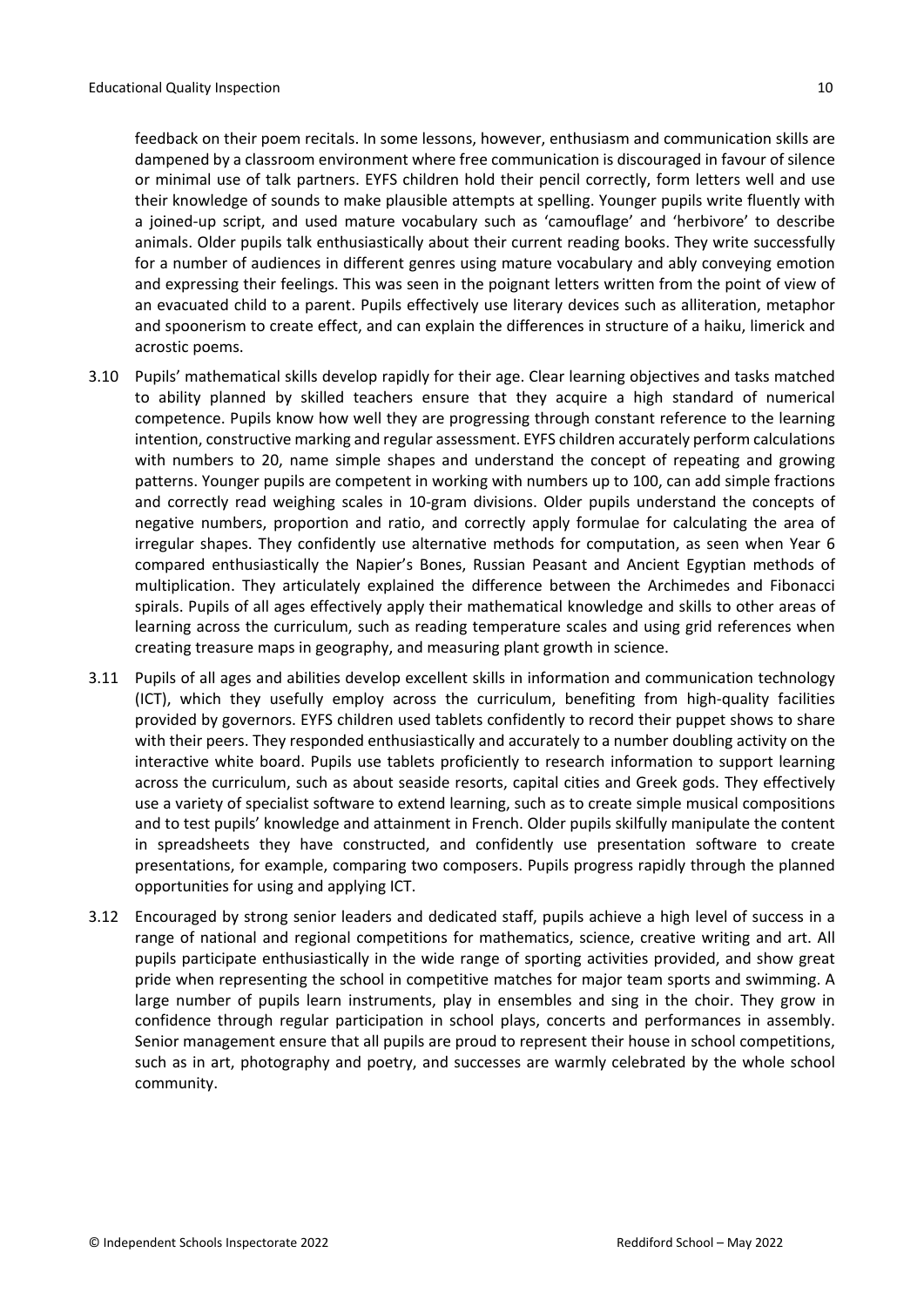### **The quality of the pupils' personal development**

- 3.13 The quality of the pupils' personal development is excellent.
- 3.14 Pupils of all ages and abilities have particularly high levels of self-knowledge, self-discipline and resilience. In the questionnaire, most parents agreed that the school helps their child become confident and independent. Inspection evidence supports this view. Pupils grow in self-esteem as they progress through the school, becoming aware of their own strengths and weaknesses. They demonstrate positive learning habits which are reinforced by the many motivational displays around the school and regular praise and rewards. Less able pupils make good progress due to the warm, caring support they are given. Sensitive, focused teaching ensures that all pupils know what they are good at and where they need to improve. In discussion, pupils were confident and self-assured, open in sharing their feelings and attitudes. They were aware of the school's high academic and social expectations of them, yet they felt comfortable in making mistakes in order to learn. Pupils said that they appreciated the strong 'have a go' culture that exists in all aspects of school life. This, coupled with the confidence gained through the many leadership roles they undertake, ensures that pupils feel extremely well equipped for the next stage of their education.
- 3.15 Pupils make sensible choices and are fully aware that the decisions they make will impact directly on their own progress and overall happiness. Leaders and staff place much emphasis on the children taking responsibility for their actions. Across all aspects of school life, caring staff help pupils to understand that everyone has a choice in the decisions they make, and that good decisions often result in praise and reward. Through the personal, social, health education curriculum (PSHE) and wellbeing sessions, pupils think about the impact of their actions on others. Open-ended questioning by skilled EYFS staff carefully guides and encourages children to think about the choices they make. Constant reinforcement and praise when good choices are made instils a confident, positive attitude to work and raises pupils' self-esteem. Pupils who spoke to the inspectors explained that making the wrong decision can be the first step in learning. They said that they value greatly having talking partnersin order to share and explore decision-making. They show mature understanding of big issues such as sustainability where decision-making has a huge impact on the future of the planet.
- 3.16 Pupils of all ages develop a heightened awareness of spirituality drawing on the many faiths represented amongst their peers. This is supported through the school's thematic approach to religious education whereby all faiths are studied under a theme, such as festivals. Pupils regularly engage in quiet reflection providing them with opportunities for spiritual growth. For example, younger pupils contemplated whether they needed to feel sad in order to know what if felt like to be happy. Older pupils expressed their feelings about the passing of time as they prepared for their leavers' service at the local church. Pupils develop a deep appreciation of the non-material aspects of life through art, literature and humanities. Work on remembrance relating to the Second World War demonstrated pupils' ability to empathise with people living in war-torn communities. EYFS children talked about how they had designed poppies to remember the sad time when soldiers died. Pupils greatly appreciate the beauty of the natural world, as seen after a trip to Kew Gardens when pupils articulately expressed their thoughts about the wonders of plant life.
- 3.17 Pupils of all ages are polite and respectful towards staff and their peers. In the questionnaire, the overwhelming majority of pupils and parents felt that the school actively promoted good behaviour. EYFS children quickly develop a strong awareness of right and wrong and know why they should take turns, share equipment and have 'kind hands'. Pupils have a well-developed moral code which enables them to distinguish right from wrong. They show care and concern for pupils youngerthan themselves. The leadership team have successfully instilled the 'Reddiford Way' as the backbone of good behaviour. By discussing and signing their agreement with the code, pupils develop a clear concept as to why rules should be followed in schools and other communities so that they function in a fair and organised way. Pupils respond positively to initiatives that allow them to understand and regulate their own behaviour and develop personal responsibility, such as the rewards and sanctions ladder, which is displayed pictorially in the EYFS.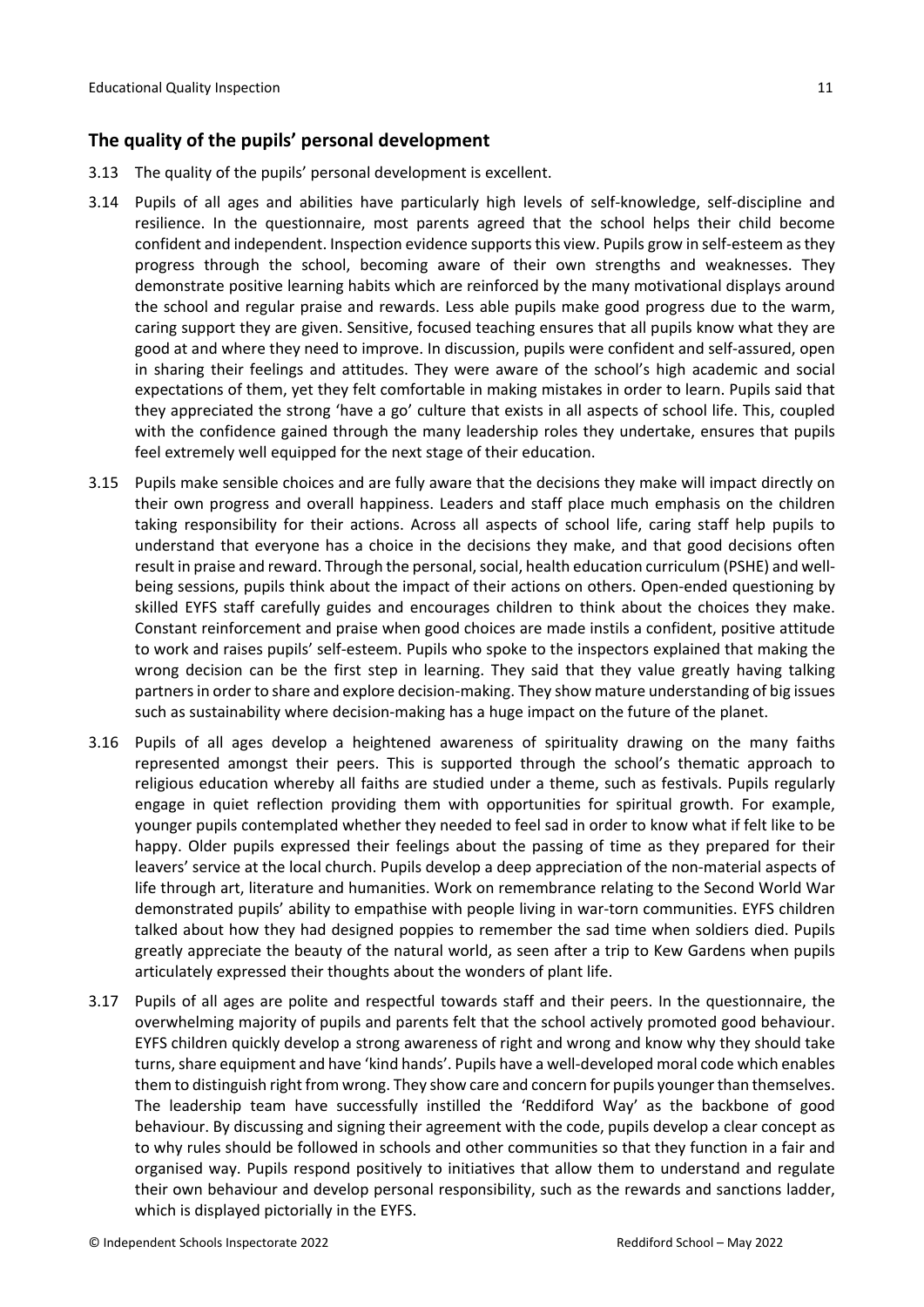- 3.18 Pupils' social skills are highly developed. They work together effectively when given the opportunity and engage in discussion in an energetic but polite, considered fashion. Children in the EYFS acquire skills to work together and were seen to negotiate well in their outdoor activities. Older pupils were seen collaborating well, engaging in lively discussion and enjoying collaborating on shared tasks, but occasionally the controlled classroom environment unnecessarily restricted social interaction. The strong team ethic is palpable in the house system which enables pupils to successfully work across year groups towards common goals. Pupils thrive on the many opportunities they have to take leadership roles such as prefects, house captains and eco-counsellors. The youngest children blossom when given important roles such as the daily helper. Those elected to the school council work cooperatively to achieve common goals such as contributing to the developing well-being garden and all pupils feel positive about the school community.
- 3.19 Trips to the local library and visits from local services such as the fire brigade fosters a keen interest in EYFS children about people who help us in the wider community. Pupils contribute positively to school life by undertaking a range of responsible roles. Younger pupils take seriously the role of road safety ambassadors, encouraging parents to park more thoughtfully at busy times. The school council actively contributed to the school travel plan, a project working closely with the local authority. Pupils eagerly put forward suggestions for school improvement via the school council and comment that they feel their ideas are listened to and acted upon. Pupils are extremely motivated to take part in the limited range of fund-raising activities such as cake sales to raise funds for the annual charity, and traditional clothes day to raise money for COVID-19 support in Asia. They enthusiastically take part in a range of musical performances in the local community, including performing in the Pinner Pantomime and singing at local churches, hospitals and retirement home.
- 3.20 Pupils have a deeply rooted respect for the diversity of their school community. They show sensitivity, understanding and tolerance towards each other regardless of background, culture or ability. EYFS children learn to respect and celebrate cultural diversity through exploring similarities and differences between different cultures, dressing up in costumes and discussing stories thoughtfully. Pupils develop understanding of other faiths through celebration of special events such as Diwali, Hanukkah and Chinese New Year. They make firm connections across religions through assemblies in which they participate and in discussion commented that people are all intrinsically the same on the inside, regardless of their faith and background. Pupils were articulate in explaining how and why they voted for changing the names of the long-established school houses from Churchill, Wellington and Nelson to Parks, Attenborough and Hawking. Having researched the lives and contribution made by these and other nominees, pupils could explain with much understanding why the choice of these three persons reflects diversity in society and promotes strong values of inclusivity and tolerance.
- 3.21 Pupils of all ages are aware of how to stay safe, fit and keep healthy. Children in EYFS consistently follow simple rules embedded in their daily routines which enable them to stay safe, such as not running in the classroom, washing hands and holding scissors correctly. Pupils know what constitutes a healthy diet and can explain the need for drinking plenty of water and having a variety of food in their packed lunches. They sensibly explain the need to exercise in order to keep physically fit and can coherently explain the safest way to cross the road. They are mindful of the particular dangers arising from a small play space and can explain why playground rules will protect them. Pupils are alert to the dangers that can arise from technology online such as cyberbullying, a message that is regularly reinforced by conscientious staff, and are fully aware of 'stranger danger' through PSHE and assemblies. All pupils who responded to the questionnaire said that they understand how to stay safe online. Adult mental health champions enable pupils to feel confident they can share worries with a sympathetic, compassionate adult within the school, or raise issues anonymously through the 'voice box'. Strategies shared through well-being sessions provide pupils with strategies for dealing with anger and calming down.